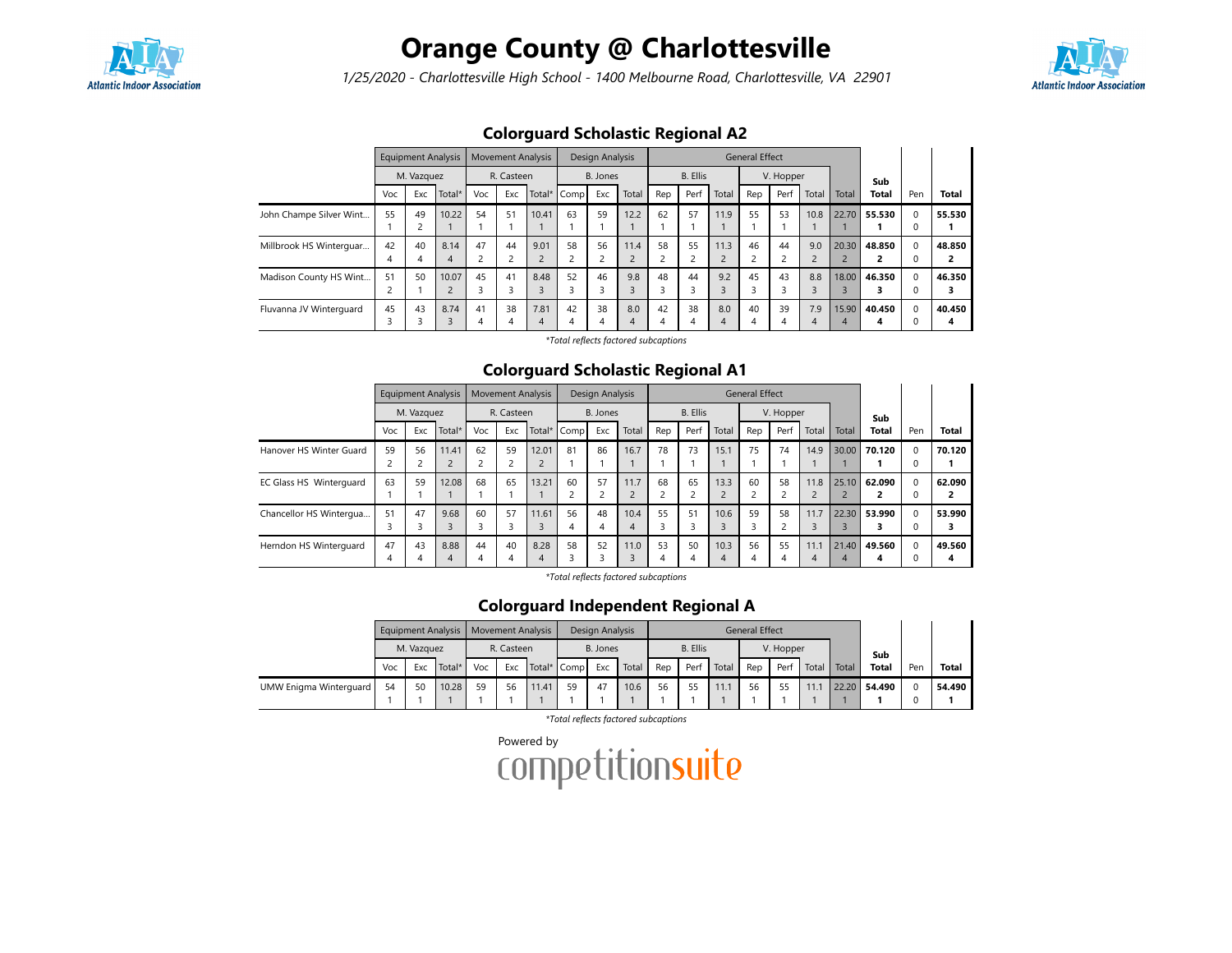

## Orange County @ Charlottesville

1/25/2020 - Charlottesville High School - 1400 Melbourne Road, Charlottesville, VA 22901



## Colorguard Scholastic A3

|                          |                     | <b>Equipment Analysis</b> |                        |         | <b>Movement Analysis</b> |           |             | Design Analysis |          |                      |                 |       | <b>General Effect</b>     |           |                   |            |              |               |              |
|--------------------------|---------------------|---------------------------|------------------------|---------|--------------------------|-----------|-------------|-----------------|----------|----------------------|-----------------|-------|---------------------------|-----------|-------------------|------------|--------------|---------------|--------------|
|                          |                     | M. Vazquez                |                        |         | R. Casteen               |           |             | B. Jones        |          |                      | <b>B.</b> Ellis |       |                           | V. Hopper |                   |            | Sub          |               |              |
|                          | Voc                 | Exc                       | Total*                 | Voc     | Exc                      |           | Total* Comp | Exc             | Total    | Rep                  | Perf            | Total | Rep                       | Perf      | Total             | Total      | <b>Total</b> | Pen           | <b>Total</b> |
| Spotsylvania County Com  | 50                  | 46                        | 9.48                   | 47      | 45                       | 9.14      | 60          | 58              | 11.8     | 51                   | 49              | 10.0  | 40<br>ъ.                  | 38<br>3   | 7.8               | 17.80      | 48.220       | $\Omega$<br>0 | 48.220       |
| Dominion Winterguard     | 44<br><u>ີ</u><br>3 | 38                        | 8.02                   | 51      | 46                       | 9.55      | 52          | 44<br>2         | 9.6      | 46<br>$\overline{ }$ | 40<br>Р         | 8.6   | 48                        | 46        | 9.4               | 18.00      | 45.170       | $\Omega$<br>0 | 45.170       |
| Orange County HS Winte   | 51                  | 45                        | 9.42<br>$\overline{2}$ | 54      | 51                       | 10.41     | 45          | 37<br>3         | 8.2      | 45<br>3              | 43              | 8.8   | 42<br>$\overline{ }$<br>ے | 40        | 8.2<br>$\epsilon$ | 17.00      | 45.030       | $\Omega$<br>0 | 45.030       |
| Fluvanna Varsity Winterg | 39<br>4             | 35<br>Δ                   | 7.28<br>4              | 41<br>4 | 36<br>4                  | 7.55<br>4 | 35<br>4     | 32<br>4         | 6.7<br>4 | 36<br>4              | 32<br>4         | 6.8   | 38<br>4                   | 36<br>4   | 7.4<br>4          | 14.20<br>4 | 35.730<br>Δ  | $\Omega$<br>O | 35.730<br>4  |

\*Total reflects factored subcaptions

#### Colorguard Scholastic A1

|                        |     |            | <b>Equipment Analysis</b> |     | <b>Movement Analysis</b> |             |    | Design Analysis |       |     |                 |       | <b>General Effect</b> |           |       |       |              |          |              |
|------------------------|-----|------------|---------------------------|-----|--------------------------|-------------|----|-----------------|-------|-----|-----------------|-------|-----------------------|-----------|-------|-------|--------------|----------|--------------|
|                        |     | M. Vazquez |                           |     | R. Casteen               |             |    | B. Jones        |       |     | <b>B.</b> Ellis |       |                       | V. Hopper |       |       | Sub          |          |              |
|                        | Voc | Exc        | Total*                    | Voc | Exc                      | Total* Comp |    | Exc             | Total | Rep | Perf            | Total | Rep                   | Perf      | Total | Total | <b>Total</b> | Pen      | <b>Total</b> |
| Hickory HS Winterguard |     | 67         | 13.68                     | 70  | 67                       | 13.61       | 72 | 68              | 14.0  | 69  | 66              | 13.5  | 70                    | 68        | 13.8  |       | 27.30 68.590 | $\Omega$ | 68.590       |
|                        |     |            |                           |     |                          |             |    |                 |       |     |                 |       |                       |           |       |       |              | 0        |              |
| John Champe Navy Winte | 58  | 55         | 11.21                     | 63  | 60                       | 12.21       | 65 | 63              | 12.8  | 64  | 62              | 12.6  | 66                    | 64        | 13.0  |       | 25.60 61.820 | $\Omega$ | 61.820       |
|                        |     |            |                           |     |                          |             |    |                 |       |     |                 | L     |                       |           |       |       |              | 0        | ־            |

\*Total reflects factored subcaptions

#### Colorguard Independent A

|              |     |            | Equipment Analysis |     |            | <b>Movement Analysis</b> |    | Design Analysis |       |     |                              |       | <b>General Effect</b> |      |       |       |              |     |        |
|--------------|-----|------------|--------------------|-----|------------|--------------------------|----|-----------------|-------|-----|------------------------------|-------|-----------------------|------|-------|-------|--------------|-----|--------|
|              |     | M. Vazquez |                    |     | R. Casteen |                          |    | B. Jones        |       |     | <b>B.</b> Ellis<br>V. Hopper |       |                       |      | Sub   |       |              |     |        |
|              | Voc | Exc        | Total*             | Voc | Exc        | Total* Comp              |    | Exc             | Total | Rep | Perf                         | Total | Rep                   | Perf | Total | Total | <b>Total</b> | Pen | Total  |
| JMU Nuance A | 63  | 59         | 12.08              | 68  | 65         | 13.21                    | 68 | 65              | 13.3  | 66  | 63                           | 12.9  | 68                    | 66   | 13.4  |       | 26.30 64.890 |     | 64.890 |
|              |     |            |                    |     |            |                          |    |                 |       |     |                              |       |                       |      |       |       |              |     |        |

\*Total reflects factored subcaptions